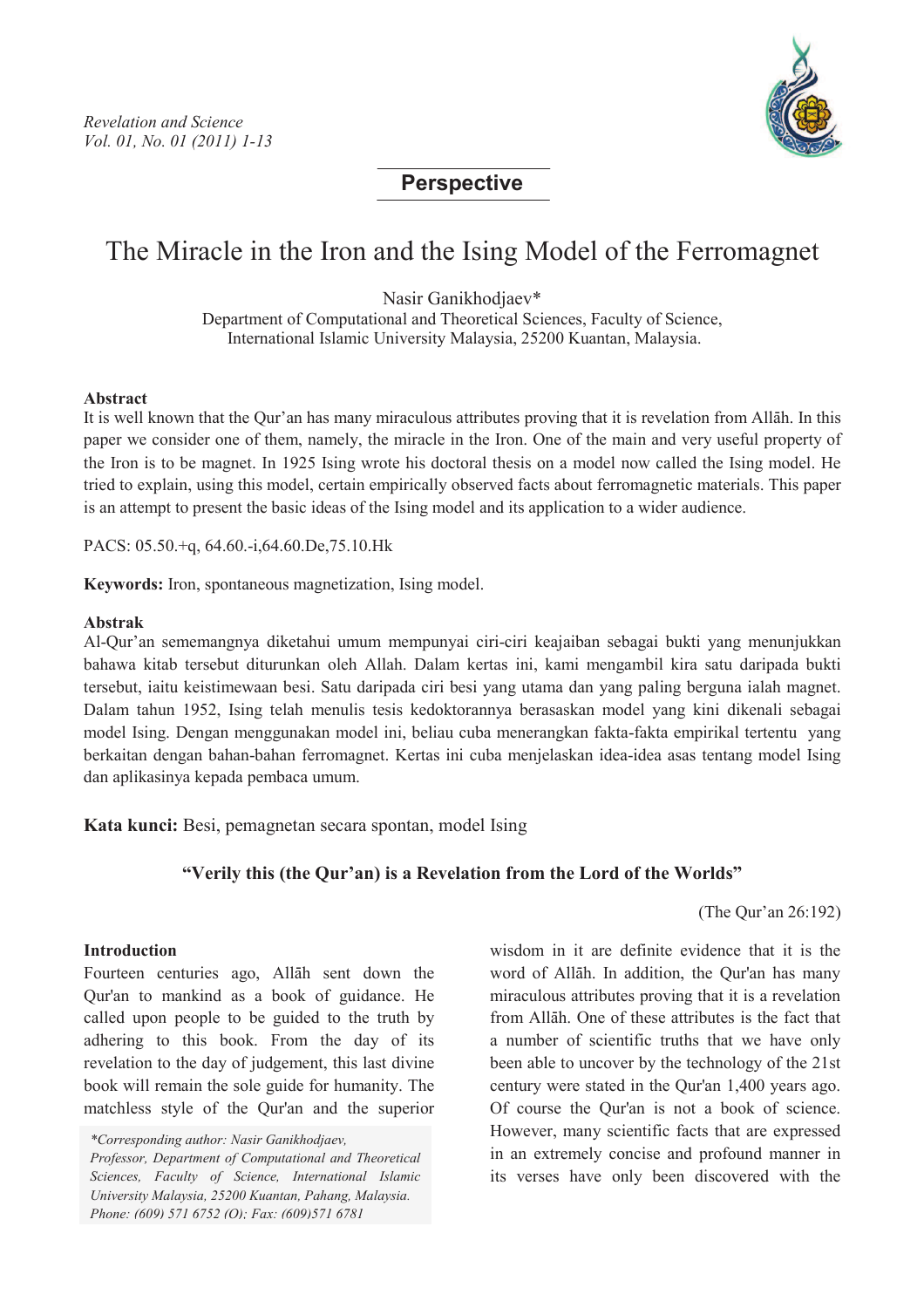technology of the 21st century. These facts could not have been known at the time of the Qur'an's revelation, and this is still more proof that the Qur'an is the word of Allāh. In order to understand the scientific miracle of the Qur'an, we must first take a look at the level of science at the time when this holy book was revealed. In the 7th century, when the Qur'an was revealed, Arab society had many superstitious and groundless beliefs where scientific issues were concerned. Lacking the technology to examine the universe and nature, these early Arabs believed in legends inherited from past generations. They supposed, for example, that mountains supported the sky above. They believed that the earth was flat and that there were high mountains at its both ends. It was thought that these mountains were pillars that kept the vault of heaven high above. However all these superstitious beliefs of Arab society were eliminated with the Qur'an. In *Sura al-Ra'd*, verse 2, it was said:

*"Allah is He Who raised the heavens without any pillars that ye can see; is firmly established on the throne (of authority); He has subjected the sun and the moon (to his Law)! Each one runs (its course) for a term appointed. He doth regulate all affairs, explaining the signs in detail, that ye may believe with certainty in the meeting with your Lord" (The Qur'an 13:2).* 

This verse invalidated the belief that the sky remains above because of the mountains. In many other subjects, important facts were revealed at a time when no one could have known them. The Qur'an, which was revealed at a time when people knew very little about astronomy, physics, or biology, contains key facts on a variety of subjects such as the creation of the universe, the creation of the human being, the structure of the atmosphere, and the delicate balances that make life on earth possible (Yahya 2001).

# **The miracle in the Iron**

Iron is one of the elements highlighted in the Qur'an. In *Sura al-Hadid* (Iron), we are informed:

*"We sent aforetime our apostles with Clear Signs and sent down with them the Book and the Balance (of Right and Wrong), that men may stand forth in justice; and We sent down Iron, in which is (material for) mighty war, as well as many benefits for mankind, that Allah may test who it is that will help, Unseen,*

*Him and His apostles: For Allah is Full of Strength, Exalted in Might (and able to enforce His Will)" (The Qur'an 57:25)* 

The word "sent down," particularly used for iron in the verse, could be thought of having a metaphorical meaning to explain that iron has been given to benefit people. But when we take into consideration the literal meaning of the word, which is, "being physically sent down from the sky", we realize that this verse implies a very significant scientific miracle. This is because modern astronomical findings have disclosed that the iron found in our world has come from the giant stars in outer space. The heavy metals in the universe are produced in the nuclei of big stars. Our solar system, however, does not possess a suitable structure for producing iron on its own. Iron can only be produced in much bigger stars than the Sun, where the temperature reaches a few hundred million degrees. When the amount of iron exceeds a certain level in a star, the star can no longer accommodate it, and eventually it explodes in what is called a "nova" or a "supernova". As a result of this explosion, meteors containing iron are scattered around the universe, and they move through the void until attracted by the gravitational force of a celestial body. All this shows that iron did not form on the Earth, but was carried from exploding stars in space via meteors, and was "sent down to earth", in exactly the same way as stated in the verse: It is clear that this fact could not have been scientifically known in the 7th century, when the Qur'an was revealed (Yahya 2001)

# **Magnets and its Applications**

 One of the main and very useful property of the Iron is to be magnet. In search of more efficient transportation techniques, power and energy generation, magnetic technology is gaining considerable significance in today's world. Along with the invention of fire and wheels, the discovery of magnet is considered one of the greatest achievements.

Available in various shapes and sizes, for home as well as industrial uses, magnet is a material that produces an invisible field named as magnetic field, which is used to attract iron objects. The two primary varieties of magnets are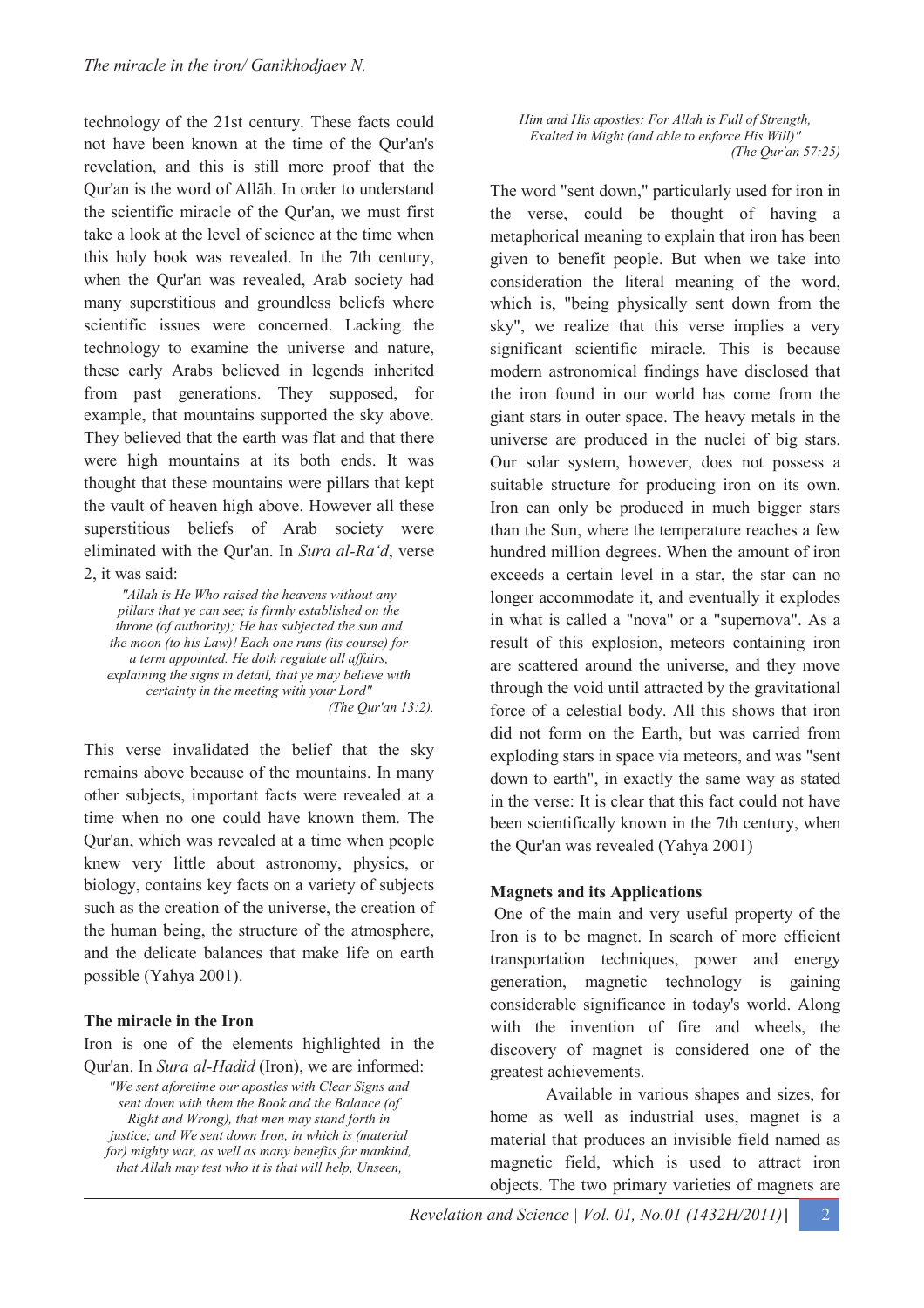the permanent magnets and the electromagnets. Permanent magnets are created from a magnetized material, having a persistent magnetic field. The electromagnet on the other hand, is one which consists of a coil wire, which behaves as a magnet when an electric current is passed through it.

Nowadays, magnets are used in a multitude of application areas. The modern world is so much dependent on magnets that its flow might come to a halt in their absence. There is nothing wrong in saying that magnets are almost indispensable for the survival of the present world.

# *Different Applications of Magnets*

In industries, magnets are used in various equipment like pulleys, separators, sweepers and welding devices, to name a few. They are the driving force behind electric motors and generators. They are used in audio cassettes, floppy disks and hard disks, the entire data is recorded on a thin coating film. Another usage is in health sector where hospitals are using magnetic imaging resonance techniques to scan the organs and for various surgical purposes. The use of magnets is also common in magnetic therapy devices like magnetic waist belts, magnetic mattresses, magnetic massager, knee magnets and so. The entire concept of Maglev train is based on the repulsion between electromagnets. Due to the repulsion only, the train floats above the track at a drastic speed. Certain equipment, which are common in households these days, also make use of magnets. These equipment include headphones, speakers, refrigerators, television, water pumps, radio, telephone, etc. Nowadays, magnets are also used for making certain special kind of jewelry items like necklaces, bracelets, earrings and pendants. The commonly used credit, debit and ATM cards these days are based on the magnetic technology. They possess a magnetic strip which contains all the necessary information. Other miscellaneous uses of magnets include use in compasses, vinyl magnet sheets, science projects, toys, tools, fail-safe devices, and so on.

# **Subject of Statistical Mechanics**

Science is the human endeavor to understand the nature of the world into which we are born. This quest for understanding is driven by practical needs as well as by an innate curiosity which, whatever its evolutionary origin and utility, goes far beyond the utilitarian. Even very young children have this basic urge to explore and examine. When maintained into adulthood it gives rise to all human creativity including that in the sciences, both theoretical and experimental. Main goal of the statistical physics consists of in finding out how the dynamics of the microscopic components of matter, such as atoms and molecules, determine the behavior of macroscopic objects containing very many atoms, objects that we can see and touch, like a glass of water or a piece of metal (Lebowitz 2004). This is subject of statistical mechanics which provides a mathematical framework for describing how wellorganized higher level structures or behavior may result from the random, non-directed activity of a very large number of interacting lower level entities. Fortunately, an understanding of many aspects of the behavior of macroscopic systemssuch as the boiling and freezing of water- can be obtained from simplified models of the structure and interaction of atoms. We can often take as our starting point Feynman's description of atom as " little particles that move around in perpetual motion, attracting each other when they are a little distance apart, but repelling upon being squeezed into one another". The degree to which this simple picture gives predictions which are not only qualitatively correct but in many cases also highly accurate, is remarkable, since the structure of real atoms is governed by quantum mechanics and is much more complicated than Feynman's rather crude classical picture. Statistical mechanics explains how macroscopic phenomena originate in the cooperative behavior of these " little particles". Some of this phenomena are simply the effects of the combined actions of many individual atoms; for instance, the pressure exerted by a gas on the walls of its container is due to the continual bombardment of the walls by very many gas molecules. But other phenomena are examples of emergent behavior, they have no direct counterpart in the properties or dynamics of individual atoms. Particularly, fascinating and important example of such emergent phenomena is phase transition, such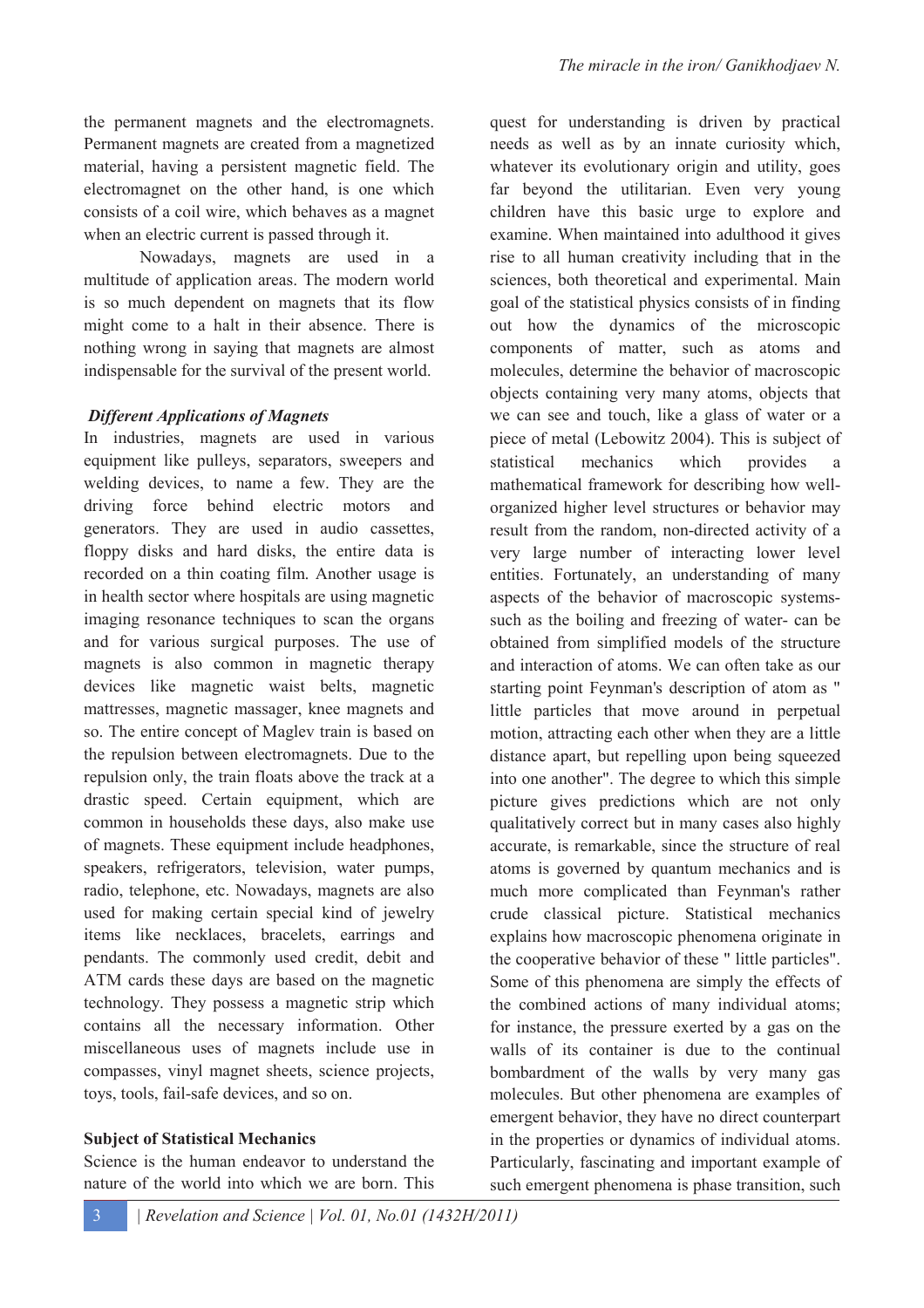as occur in the boiling and freezing of water. Here dramatic changes in structure or pressure without any change in the structure of the individual atoms or molecules making up the system. For example the volume occupied by a kilogram of water molecules at atmospheric pressure , while changing only very little when the temperature increase is between  $5^{\circ}$ C and  $95^{\circ}$ C, increases by a very large factor when the temperature changes from 99.9999°C to 100.0001 °C. Even more dramatic things happen in the freezing transition around 0°C where there are essentially "infinite" changes in some property, like fluidity.

### **The Ising Model**

In recent years, a new type of stochastic process,

called a Markov random fields, has been introduced in the theory of probability. The motivation for looking at such processes came originality from statistical physics, but it is clear that these processes form a natural generalization of Markov processes in which a time index is replaced by a space index.

The concept of a Markov random field came from attempts to put into a general probabilistic setting a very specific model named after the German physicist Ernst Ising. Ising was a student of Lenz and wrote his doctoral thesis on a model now called the Ising model. He tried to explain, using this model, certain empirically observed facts about ferromagnetic materials. When Ising published a summary of his results, he stated that the model was suggested by Lenz. For interesting historical discussion of the origins and development of the Ising model see Brush (1967).

### *One-dimensional Ising model on finite set.*

The first formulation given by Ising is as follows: consider a sequence ,  $\Lambda_n = \{0, 1, 2, \dots, n\}$  of points on the line. At each point, or site, there is a small dipole or "spin" which at any given moment is in one of two positions, "up" or "down". It is customary now to indicate the spins in the form of a configuration as shown in Figure 1.



Figure 1: A configuration on  $\Lambda_n$ .

Following Ising, we are going to put a probability measure on the set of all possible configurations. Such a measure is called a *random field* . Using current probability notation we choose as sample space the space  $\Omega$  of all sequences

$$
\omega=(\omega_0,\omega_1,\cdot\cdot\cdot,\omega_n)
$$

where  $\omega_i$ <sup>=+</sup> or − with"+" indicating a spin up and "-" a spin down.

Define the spin  $\sigma_j$  as a function  $\sigma_j : \Omega \rightarrow \{-1, 1\}$  such that  $\sigma_j(\omega) = 1$  if  $\omega_j = +$ and  $\sigma_j(\omega) = -1$  if  $\omega_j = -$ .

Ising defined a probability measure on  $\Omega$ as follows. To each configuration  $\omega$  an *energy*  $U(\omega)$  is assigned by

$$
U(\omega) = -J\sum_{i,j}\sigma_i(\omega)\sigma_j(\omega) - mH\sum_i\sigma_i(\omega). (1)
$$

Here the first sum is taken over all pairs  $i$ ,  $j$  of points which are one unit apart. (We count each pair only once.)

The first sum represents the energy caused by interaction of the spins. Ising made the simplifying assumption that only interaction between neighboring spins need be taken into account. The constant  $J$  is a property of the material being considered. The case  $J > 0$  is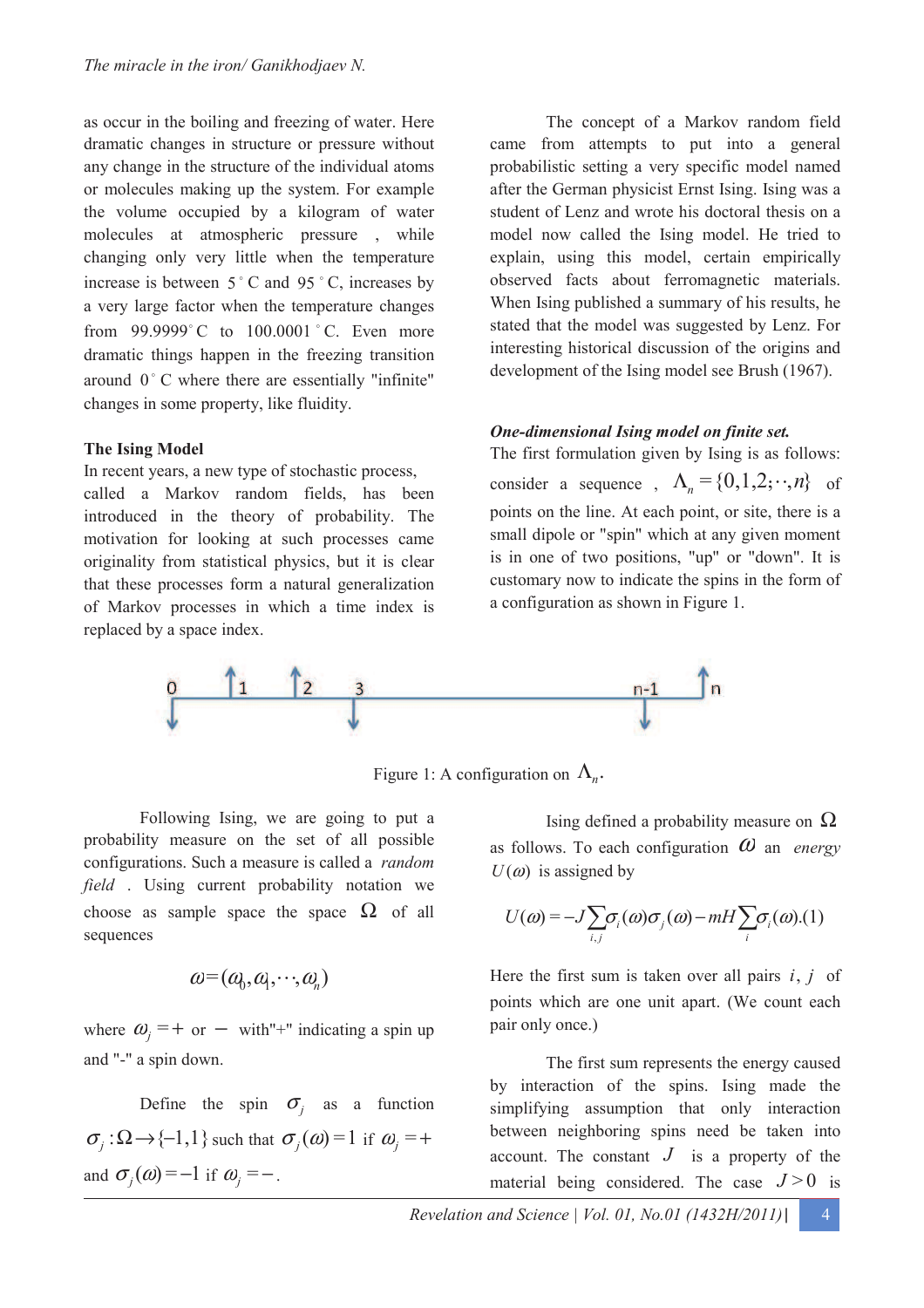called the *attractive case*. The reason for this is that the interaction tends to keep neighboring spins aligned the same. The case  $J < 0$  is called the *repulsive case* since it tends to reinforce pairs in

attractive case, the first term contributes minimum energy when all of the spins are lined up in the same direction. The second term contributes minimum energy when all the spins are in the same direction as the external field.

Ising then assigned probabilities to configurations  $\omega$  proportional to

$$
e^{-\frac{1}{kT}U(\omega)}\tag{2}
$$

where  $T$  is the absolute temperature (Kelvin scale)and *k* is a universal constant. The probability measure on  $\Omega$  is thus given by

$$
P(\omega) = \frac{e^{-\frac{1}{kT}U(\omega)}}{Z},\tag{3}
$$

where the normalizing constant  $Z$ , is defined by

$$
Z = \sum_{\omega} e^{-\frac{1}{kT}U(\omega)},\tag{4}
$$

and is called the *partition function*.

# **Ising model on countable set**  $Z_+$  **of nonnegative integers.**

Now consider an infinite sequence  $S = \{0, 1, 2, \cdots\}$  of points on the line, i.e., the set of nonnegative integers. It is a countable set. Again at each point, or site, there is a small dipole or "spin" which at any given moment is in one of two positions, "up" or "down". Now the set of all possible configurations on *S* is the infinite uncountable set.

Again we choose as sample space the space  $\Omega$  of all sequences

$$
\omega=(\alpha_0,\alpha_1,\cdot\cdot\cdot,\alpha_n,\cdot\cdot\cdot),
$$

where  $\omega_i$ <sup>=+</sup> or − with"+" indicating a spin up and "-" a spin down.

which the spins are of opposite orientation. The second term represents the effect of an external magnetic field of intensity  $H$ . The constant  $m > 0$  is a property of the material. In the

Define the spin  $\sigma_j$  as a function  $\sigma_j : \Omega \rightarrow \{-1, 1\}$  such that  $\sigma_j(\omega) = 1$  if  $\omega_j = +$ and  $\sigma_j(\omega) = -1$  if  $\omega_j = -$ .

How can we define a probability measure on  $\Omega$ ? Again to each configuration  $\omega$  an *energy*  $U(\omega)$ is assigned by

$$
U(\omega) = -J\sum_{i,j}\sigma_i(\omega)\sigma_j(\omega) - mH\sum_i\sigma_i(\omega).
$$
 (5)

Here the first sum is taken over all pairs  $i, j$  of points which are one unit apart. (We count each pair only once.). But now both sums are infinite sum, that is, they are the series.

It is easy to see that the series (5) diverge for any configuration  $\omega$ , i.e., Hamiltonian (5) is formal, since we cannot operate with it.

For finite case Ising assigned probabilities to configurations  $\omega$  as

$$
P(\omega) = \frac{e^{-\frac{1}{kT}U(\omega)}}{Z},\tag{6}
$$

where the normalizing constant  $Z$ , is defined by

$$
Z = \sum_{\omega} e^{-kT^{U(\omega)}}.
$$
 (7)

Let  $\Lambda_n = \{0, 1, \cdot \cdot, n\}$  and  $\Omega_n$  be a set of all configurations on  $\Lambda_n$ . . Then  $\Lambda_1 \subset \Lambda_2 \subset \cdots \subset \Lambda_n \subset \cdots$  with  $S = \bigcup_{n=1}^{\infty} \Lambda_n$ . Let us fix some  $n$  and let  $\mathcal{Q}_n$  be a configuration on  $\Lambda_n$ . Now on infinite set  $\Lambda_n^c = S \setminus \Lambda_n$  we will fix a configuration  $\omega^n$  and call it a boundary condition.For any  $\mathcal{U}$  with given boundary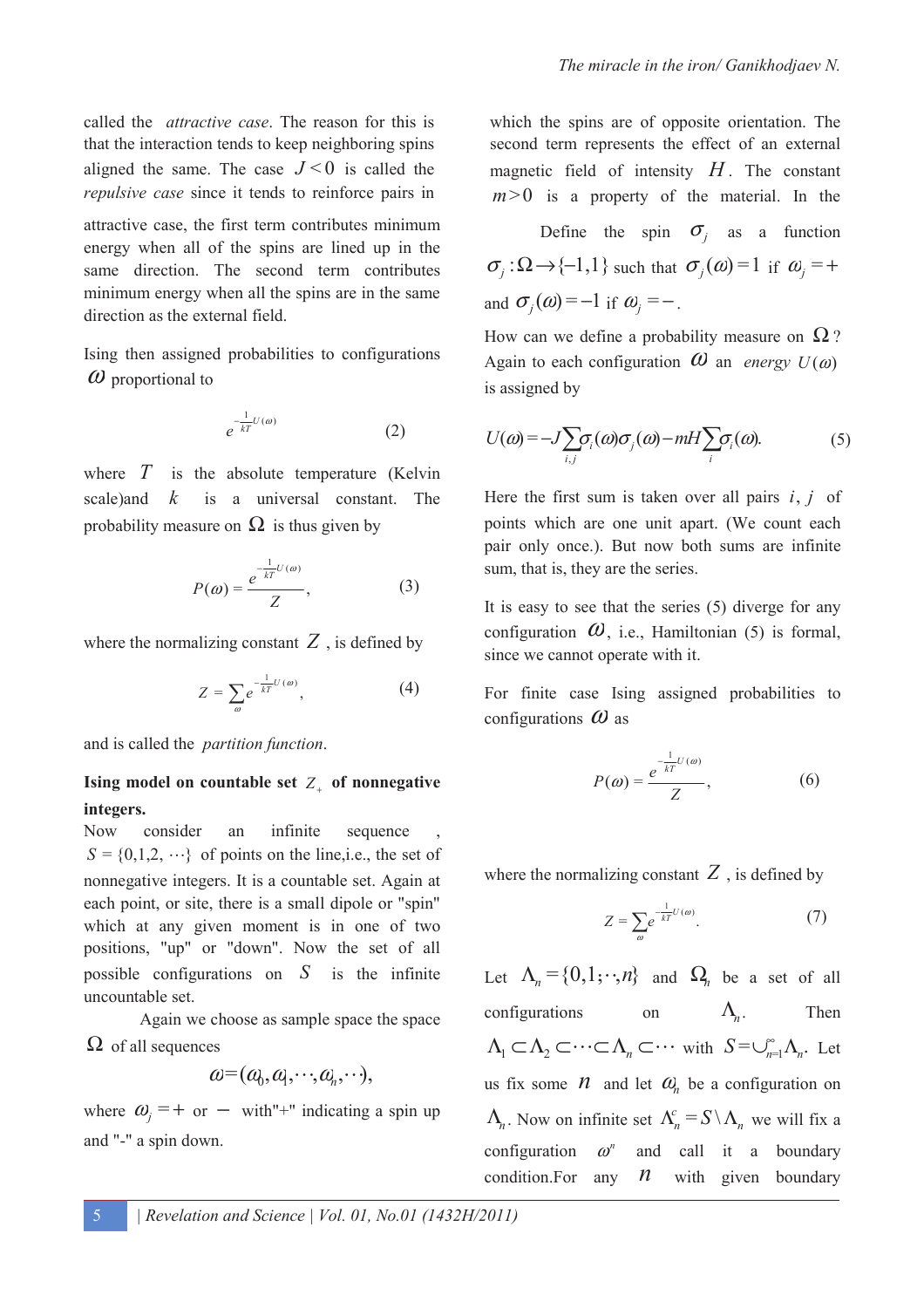condition  $\omega^n$  we have finitely many configurations on  $\Lambda_n$ . Now for given boundary condition  $\omega^n$ 

energy of configuration  $\mathcal{Q}_n$  is assigned by

$$
U(\omega_n \mid \omega^n) = -J \sum_{\langle i,j \rangle \in \Lambda_n} \sigma_i(\omega_n) \sigma_j(\omega_n) - J \sum_{i \in \Lambda_n, j \in \Lambda_n^c} \sigma_i(\omega_n) \sigma_j(\omega^n) - mH \sum_{i \in \Lambda_n} \sigma_i(\omega_n).
$$
 (8)

Here the first and second sum are taken over all pairs  *of nearest neighbour. Then (8) we* can rewrite as

$$
U(\omega_n \mid \omega^n) = -J \sum_{i=0}^{n-1} \sigma_i(\omega_n) \sigma_{i+1}(\omega_n)
$$
  

$$
-J \sigma_n(\omega_n) \sigma_{n+1}(\omega^n) - mH \sum_{i=0}^n \sigma_i(\omega_n).
$$
 (9)

Now this energy is a finte number for any  $\mathcal{Q}_n$ . We define the *conditional Gibbs state on*  $\Lambda$ <sub>*n*</sub> with *boundary condition*  $\omega^n$  *and Hamiltonian* (9) to be the state  $\mu_n(\cdot | \omega^n)$  given by

$$
\mu_n(\omega_n \mid \omega^n) = Z_n^{-1}(\omega^n) \exp(-\frac{1}{kT} U(\omega_n \mid \omega^n)), (10)
$$

for any  $\omega_n \in \Omega_n$ , where

$$
Z_n(\omega^n) = \sum_{\omega_n \in \Omega_n} \exp(-\frac{1}{kT} U(\omega_n \,|\, \omega^n)) \qquad (11)
$$

Thus we have a sequence of conditional Gibbs states  $\{\mu_n(\cdot | \omega^n)\}\)$ . Now we will define a limit Gibbs state on  $\Omega$  by following way.

#### **Definition 1**

We will say that  $\mu$  is a limit Gibbs state on  $\Omega$ , if for any  $\mathcal N$  and for arbitrary boundary configuration  $\omega^n$  the conditional probability with respect to  $\mu$  given that the configuration  $\omega \in \Omega$ is  $\omega^n$  on  $\Lambda_n^c$  is the same as the conditional Gibbs state on  $\Omega$ <sub>n</sub> given by (10).

The main problem of equilibrium statistical physics is to describe all limit Gibbs states of given Hamiltonian.

When all boundary points  $\omega^n$  are fixed as + we have the *positive boundary* and when they are fixed as − we have the *negative boundary*.

We begin by considering this question for the Ising model on  $Z_{+}$ : will the positive and negative boundaries  $\omega^n$  give different probabilities for event  $\{\omega \in \Omega : \omega(0) = +\}$  as *n* tends to infinity?

Assume  $\Omega_n^+ = {\omega_n \in \Omega_n : \omega_n(0) = +}$  and  $\Omega_n^- = {\omega_n \in \Omega_n : \omega_n(0) = -}.$ Then

$$
\Omega_n = \Omega_n^+ \cup \Omega_n^-
$$
 and

 $\cup_n \Omega_n^+ = {\omega \in \Omega : \omega(0) = + }$ , that is,  $\Omega_n^+$  tends to  $\{\omega \in \Omega : \omega(0) = +\}$  as *N* tends to infinity.

For fixed  $\hat{\boldsymbol{n}}$  we divide the partition function  $Z_n(\boldsymbol{\omega}^n)$  into two sums

$$
Z_n(\omega^n) = Z_n^+(\omega^n) + Z_n^-(\omega^n)
$$

where

$$
Z_n^+(\omega^n) = \sum_{\omega_n \in \Omega_n^+} \exp(-\frac{1}{kT}U(\omega_n \mid \omega^n))
$$

and

$$
Z_n^-(\omega^n) = \sum_{\omega_n \in \Omega_n^-} \exp(-\frac{1}{kT}U(\omega_n \mid \omega^n))
$$

Thus  $Z_n^-(\omega^n)$  sums over all configurations in  $\Omega_n^-$  which assign – to the origin site 0, and  $Z_n^{\dagger}(\omega^n)$  sums over all configurations in  $\Omega_n^+$ which assign  $+$  to the origin site  $0$ . We now compute the ratio of the probability of  $a - a$ t the origin to the probability of a  $+$  at the origin, that is,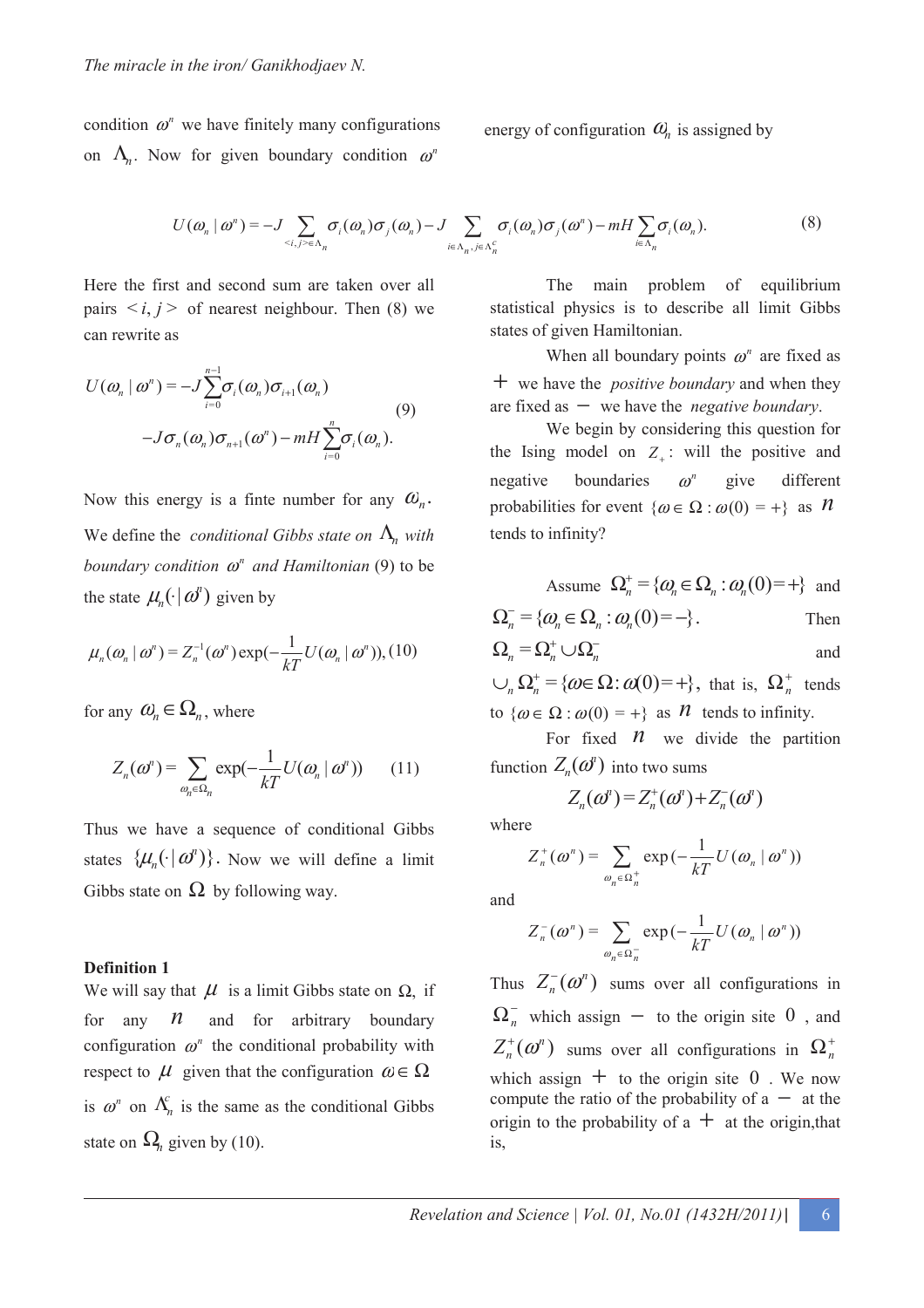$$
\frac{\mu_n(\Omega_n^-|\omega^n)}{\mu_n(\Omega_n^+|\omega^n)}.
$$

This ratio we can rewrite as

$$
\frac{\mu_n(\sigma_0 = -1 \,|\, \omega^n)}{\mu_n(\sigma_0 = 1 \,|\, \omega^n)}
$$

If we can find the limit of  $u_n$  as  $n$  tends to infinity, we will find the limiting ratio for the probability of  $a -$  to the probability of  $a + a$ the origin, that is,

$$
\frac{\mu(\sigma_0=-1)}{\mu(\sigma_0=1)}=\lim_{n\to\infty}\frac{\mu_n(\sigma_0=-1\,|\,\omega^n)}{\mu_n(\sigma_0=1\,|\,\omega^n)}.
$$

Assume

 $\beta = \frac{1}{10}$ , and

*kT*  $b = \exp(2\beta J); h = \exp(2\beta mH)$ . Thus we can write

$$
Z_n^+ = \exp(\beta J) \exp(\beta m H) Z_{n-1}^+ +
$$
  
exp(-\beta J) exp(\beta m H) Z\_{n-1}^-

Similarly

$$
Z_n^- = \exp(-\beta J) \exp(-\beta m H) Z_{n-1}^+ +
$$
  
exp( $\beta J$ ) exp( $-\beta m H$ ) Z\_{n-1}^-.

Thus

$$
\frac{Z_{n}^{-}}{Z_{n}^{+}} = \frac{\exp(-\beta J) \exp(-\beta mH) Z_{n-1}^{+} + \exp(\beta J) \exp(-\beta mH) Z_{n-1}^{-}}{\exp(\beta J) \exp(\beta mH) Z_{n-1}^{+} + \exp(-\beta J) \exp(\beta mH) Z_{n-1}^{-}}
$$

$$
= \exp(-2\beta mH) \frac{Z_{n-1}^{-} + \exp(-2\beta J)Z_{n-1}^{+}}{\exp(-2\beta J)Z_{n-1}^{-} + Z_{n-1}^{+}}
$$

Then we have

$$
u_n = \frac{h^{-1}(u_{n-1} + b)}{bu_{n-1} + 1}
$$
 (12)

This ratio, of course, determines the probability of  $a + a$  at the origin site 0 since the sum of the two probabilities is 1. We define

$$
u_n = \frac{\mu_n(\sigma_0 = -1 \,|\, \omega^n)}{\mu_n(\sigma_0 = 1 \,|\, \omega^n)} = \frac{Z_n^-}{Z_n^+}.
$$

The value  $u_1$  may be obtained by considering a graph  $\Lambda_1$ . With positive boundary

$$
u_1 = \frac{P\left(\begin{array}{c} + \\ - \\ P\end{array}\right)}{P\left(\begin{array}{c} + \\ + \end{array}\right)} = (bh)^{-1}
$$

Similarly, with negative boundary

$$
u_1 = bh^{-1}
$$

We can then compute  $u_n$  for  $n > 1$  by using the fact that

$$
u_n = f(u_{n-1})
$$

where

$$
f(x) = \frac{h^{-1}(x+b)}{bx+1}
$$

We then ask if the sequence  $u_n$  a tends to limit *, and, if so, does this limit depend upon the* 



Figure 2: Distribution with two peaks

value of  $u_1$  ? Passing to limit in (12) we have following equation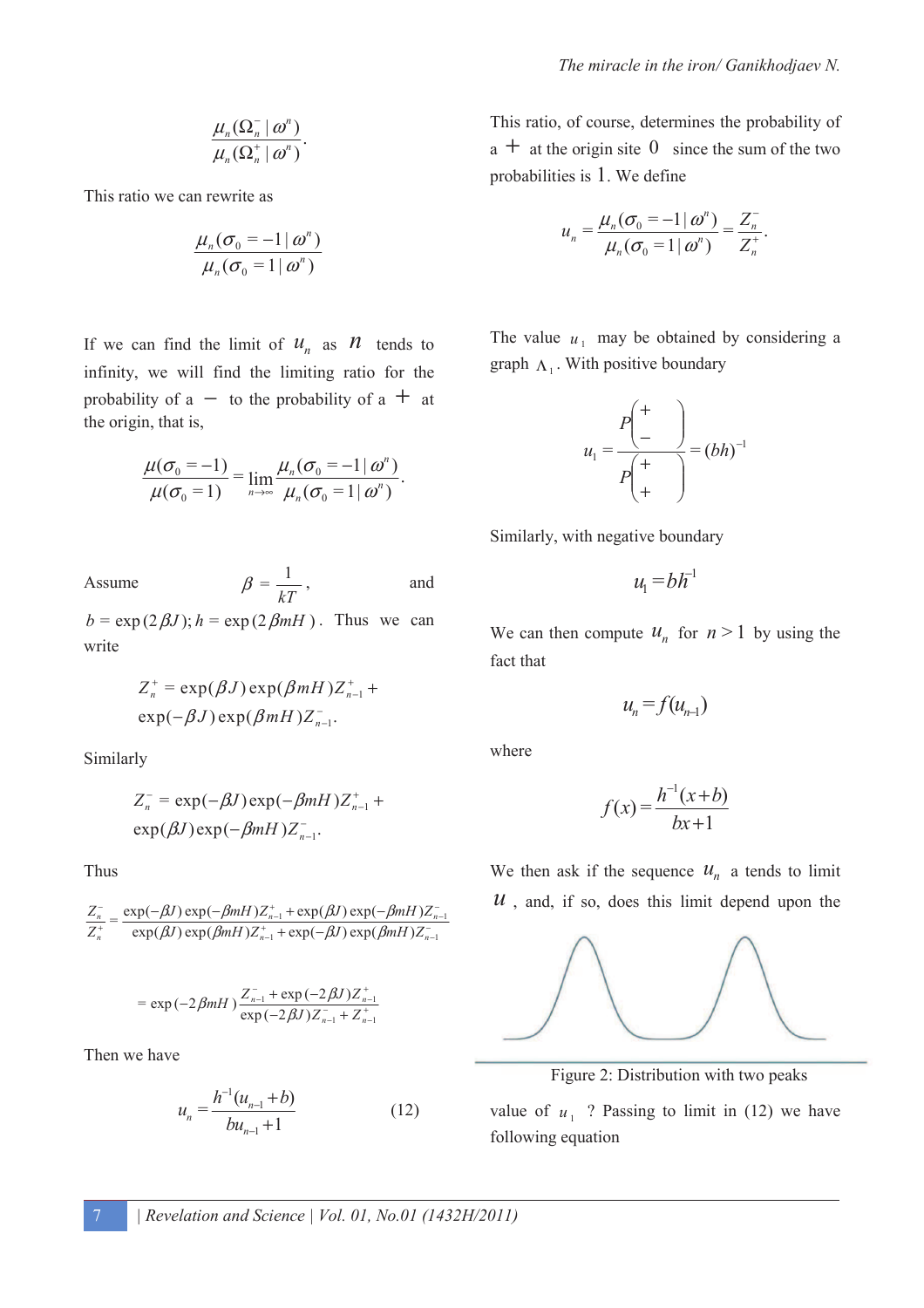$$
u = \frac{h^{-1}(u+b)}{bu+1}
$$
 (13)

Evidently this equation has a single positive root, that is, for any boundary condition there exists single limit Gibbs measure.

### **What Ising hoped to establish**

Basically, Ising was interested in the case of no Éexterior field, i.e.  $H = 0$ . It was thought that for sufficiently low temperatures, even if the spins were random to begin with, they would tend to move to a state of lower energy, i.e., mostly up or mostly down, forming a magnet

Thus, in equilibrium, if  $n_+(\omega)$  is the number of up spins and  $n_-(\omega)$  is the number of down spins, the total magnetization

$$
M(\omega) = n_{+}(\omega) - n_{-}(\omega)
$$

would be expected to have a distribution with two peaks as in figure 2. This would result in "spontaneous magnetization", i.e., the spins would tend to be either mostly  $+$  or mostly  $-$ . Ising remarked that this did not occur for onedimensional case and then went on to consider the case of two dimensions. Here he made a mistake which held back the development of his model for many years. He argued that this magnetic effect would be even more noticeable if in two dimensions he allowed different attractive forces  $J_1$  and  $J_2$  for the two possible directions. He in fact considered the case where the force  $J_2$  in the vertical direction went to infinity and remarked that then all rows would be forced to conform to each other as in figure 3.

| $+$       | $\blacksquare$           | $\ddot{}$ | ۰                        | $+$              | $\ddot{}$ |
|-----------|--------------------------|-----------|--------------------------|------------------|-----------|
| $+$       | $\blacksquare$           | $\ddot{}$ | -                        | $\boldsymbol{+}$ | $\ddot{}$ |
| $+$       | $\blacksquare$           | $\ddot{}$ | $\frac{1}{\sqrt{2}}$     | $\pm$            | $\ddot{}$ |
| $+$       | $\overline{\phantom{a}}$ | $\ddot{}$ | $\overline{\phantom{a}}$ | $\ddot{}$        | $\ddot{}$ |
| $+$       | $\overline{\phantom{a}}$ | $\ddot{}$ | -                        | $\ddot{}$        | $\ddot{}$ |
| $\ddot{}$ | $\blacksquare$           | $\ddot{}$ | -                        | $\ddot{}$        | $\ddot{}$ |

Figure 3: Reducing to one-dimensional case.

He then could apply his one-dimensional result and was again led to a unimodal distribution for the magnetization M. Thus he came to the conclusion that his model was too crude to explain magnetization. Ising was forced to leave Germany in 1936 and was cut off from the scientific community and unable to pursue his work. About the only immediate attention given to his paper was by Heisenberg (1928) who used the apparant failure as a reason to introduce a more complicated model. However, interest in the Ising model was revived by Bethe (1935) and others interested in the applications as formation of binary alloys. Peierls (1936) developed a method to show that in two and more dimensions the " spontaneous magnetization effect" could be seen to occur in the Ising model. His proof was not quite rigorous and careful proofs were given later by Dobrushin (1968) and Griffiths (1964) independently. Note that this proof is rather complicated, however we can show the existing of spontaneous magnetization effect for Ising model on the Cayley tree (figure 4) using more simple approach.

### **Spontaneous Magnetization on a Cayley Tree**

A Cayley tree  $\Gamma^k$  of order  $k \ge 1$  is an infinite tree, i.e., a graph without cycles with exactly  $k+1$  edges issuing from each vertex. Let denote the Cayley tree as  $\Gamma^k = (V, \Lambda)$ , where *V* is the set of vertices of  $\Gamma^k$ ,  $\Lambda$  is the set of edges of  $\Gamma^k$ . Two vertices *X* and *y*,  $x, y \in V$  are called *nearest neighbors* if there exists an edge  $l \in \Lambda$ connecting them, which is denoted by  $l =$ . The distance  $d(x, y), x, y \in V$ , on the Cayley tree, is the number of edges in the shortest path from *X* to *y*. For a fixed  $x^0 \in V$  we set  $V_n = \{x \in V \mid d(x, x^0) \le n\}$  and  $L_n$  denotes the set of edges in  $V_n$ . We shall call the set

$$
W_n = \{x \in V : d(x, x^0) = n\}
$$

the  $n$ −th level of the tree  $\Gamma^k$  and

 $V_n = \bigcup_{i=0}^n W_i$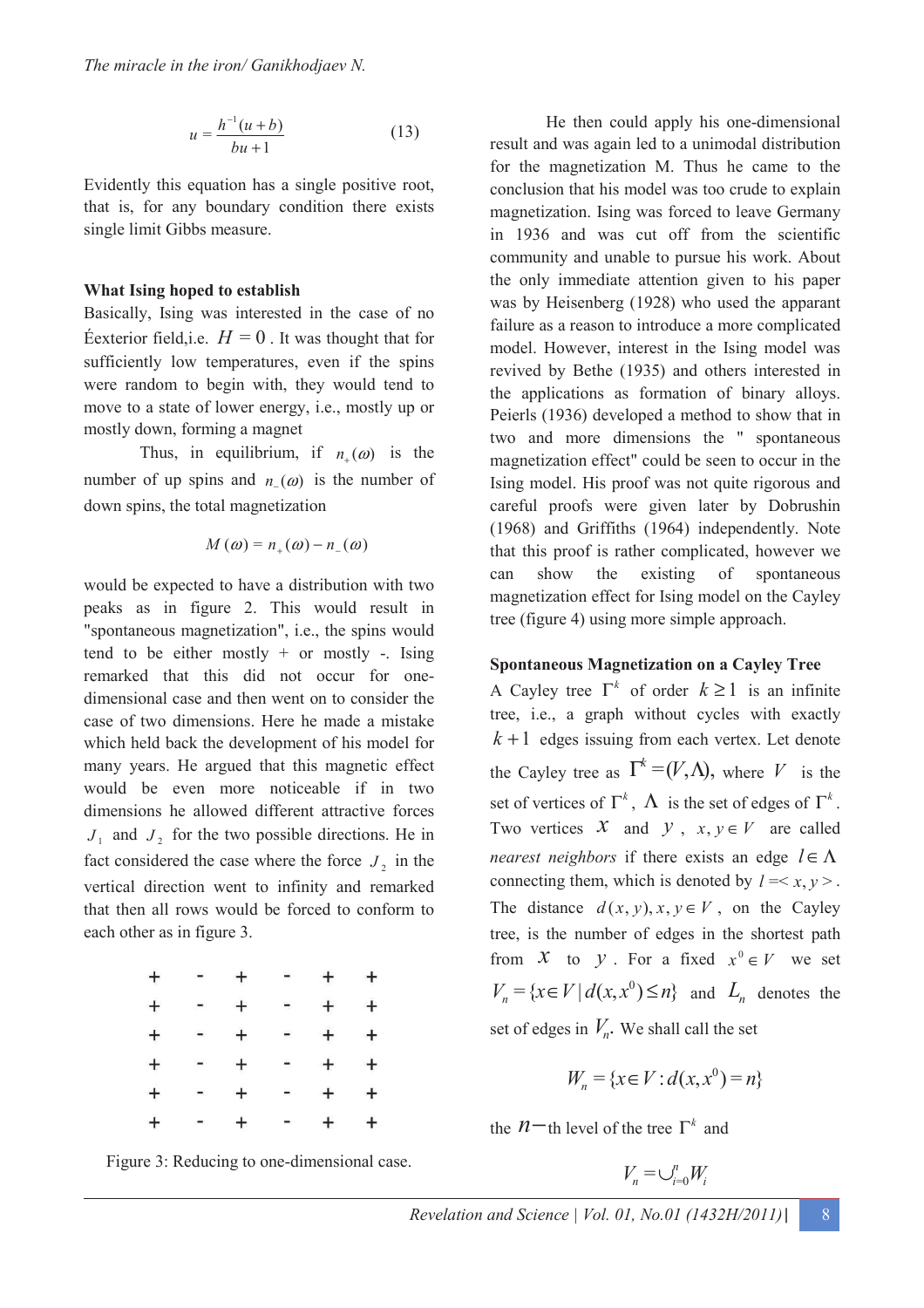the " $n-$  storey house". It is evidently that  $V_1 \subset V_2 \subset \cdots \subset V_n \subset \cdots$  with  $V = \bigcup_{n=1}^{\infty} V_n$ .

A configuration  $\sigma$  on V is defined as as function  $\sigma: V \to \{-1,1\}$ . Let  $\Omega$  be a set of all configurations on *V*. It is evidently that  $\Omega$  is an infinite set. The formal Hamiltonian on  $\Omega$  is defined as

$$
H(\sigma) = -J \sum_{\langle x, y \rangle} \sigma(x) \sigma(y) - m \sum_{x \in V} \sigma(x).
$$

It is formal since we cannot operate with  $H(\sigma)$ .

Assume  $H = 0$  doing this solely for the relative simplicity of the calculations made below. Let  $\Lambda$ be a finite subset of V. Assume  $\Omega(\Lambda)$  is the set of all configuration  $\sigma(\Lambda)$  on  $\Lambda$ , that is the functions  $\{\sigma(x), x \in \Lambda\}$ . Let  $\sigma(V \backslash \Lambda)$  be a fixed configuration on  $V \setminus \Lambda$ . The total energy or Hamiltonian of configuration  $\sigma(\Lambda) \in \Omega(\Lambda)$  under condition  $\sigma(V \setminus \Lambda)$  is defined as

$$
H(\sigma(\Lambda) | \overline{\sigma}(V \setminus \Lambda)) = -J \sum_{\langle x, y \rangle, x, y \in \Lambda} \sigma(x) \sigma(y) - J \sum_{\langle x, y \rangle, x \in \Lambda, y \notin \Lambda} \sigma(x) \sigma(y).
$$

When all boundary points  $\{\sigma(v), v \in V \setminus \Lambda\}$  are fixed as  $+1$ , we have the positive boundary condition and when they are fixed as  $-1$ , we have negative boundary condition. The free boundary condition corresponds to the case the second sum in the above is absent, that is formally all boundary points are fixed as 0 .

We will consider a semi-infinite Cayley tree  $\Gamma^2_+$  of order 2, i.e. an infinite graph without cycles with 3 edges issuing from each vertex except for  $x^0$ which has only 2 edges.



Figure 4: Semi-infinite Cayley tree  $\Gamma^2_+$  of order 2.

Let  $\Omega$ <sup>*n*</sup> be a set of all configurations on  $V$ <sup>*n*</sup>. Let us fix some *n* and let  $\sigma_n$  be a configuration on  $V_n$ . Now on infinite set  $V_n^c = V \setminus V_n$  we will fix a configuration  $\overline{\sigma}$  and call it a boundary condition. For any *N* with given boundary condition  $\sigma^n$  we have finitely many configurations on *V* . Now for given boundary condition  $\sigma$ <sup> $\sigma$ </sup> energy of configuration  $\sigma_n$  is assigned by

$$
H(\sigma_n \mid \overline{\sigma}^n) = -J \sum_{\langle x, y \rangle \in V_n} \sigma(x) \sigma(y) - J \sum_{x \in V_n, y \in V_n^c} \sigma(x) \sigma(y).
$$
\n(14)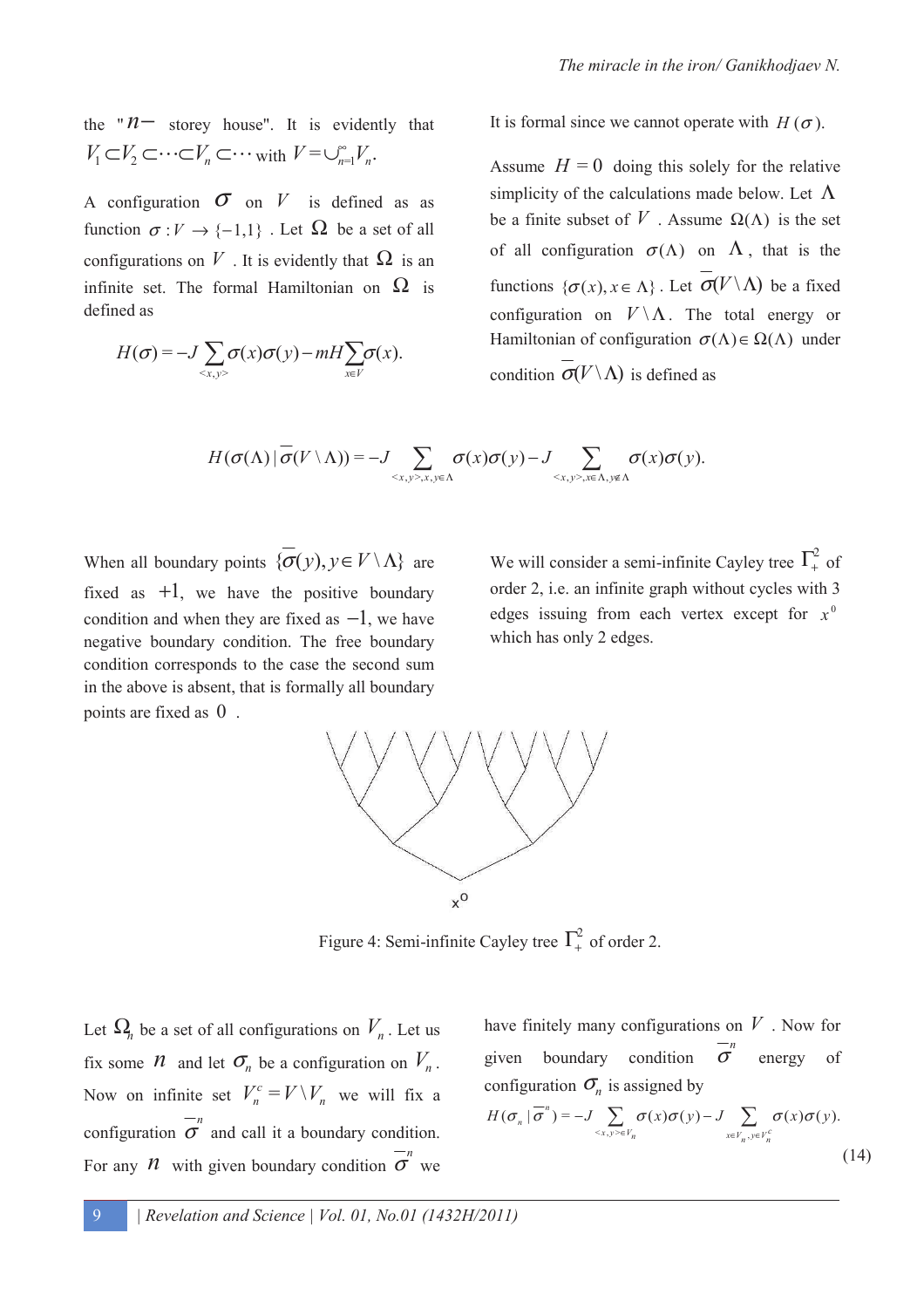Here the first and second sum are taken over all pairs  $\langle x, y \rangle$  of nearest neighbour. Now this energy is a finite number for for any  $\sigma_n$ . We define the *conditional Gibbs state*  $\mu_n(\cdot|\vec{\sigma}^n)$  on  $V_n$  with boundary condition  $\overline{\sigma}^n$  and Hamiltonian (14) to be the state  $\mu_n(\cdot | \sigma^n)$  given by

$$
\mu_n(\sigma_n \mid \overline{\sigma}^n) = Z_n^{-1}(\overline{\sigma}^n) \exp(-\beta H(\sigma_n \mid \overline{\sigma}^n))
$$

for any  $\sigma_n \in \Omega_n$ , where

$$
Z_n(\overline{\sigma}^n) = \sum_{\sigma_n \in \Omega_n} \exp(-\beta H(\sigma_n | \overline{\sigma}^n)) (16)
$$

Thus we have a sequence of conditional Gibbs states  $\{\mu_n(\cdot \,|\, \overline{\sigma}^n)\}.$ 

Below we prove that the positive and negative boundaries  $\overline{\sigma}^n$ give different probabilities for event  $\{\sigma \in \Omega : \sigma(x^0) = +1\}$  as  *tends to infinity, i.e. we reach spontaneous* magnetization on Cayley Tree.

Assume  $\Omega_n^+ = {\{\sigma_n \in \Omega_n : \sigma_n(x^0) = +1\}}$ and  $\Omega_n^- = {\sigma \in \Omega_n : \sigma(x^0) = -1}.$ 

Then  $\Omega_n = \Omega_n^+ \cup \Omega_n^-$  and  $\cup_n \Omega_n^+ = {\sigma \in \Omega : \sigma(x^0) = +1}$ , that is,  $\Omega_n^+$  tends to  $\{\sigma \in \Omega : \sigma(x^0) = +1\}$  as *n* tends to infinity.

For fixed  $\hat{\boldsymbol{n}}$  we divide the partition function  $Z_n(\overline{\sigma}^n)$  into two sums

$$
Z_n(\overline{\sigma}^n) = Z_n^+(\overline{\sigma}^n) + Z_n^-(\overline{\sigma}^n)
$$

where

$$
Z_n^{\dagger}(\overline{\sigma}^n) = \sum_{\sigma_n \in \Omega_n^+} \exp(-\beta H(\sigma_n \mid \overline{\sigma}^n))
$$

and

$$
Z_n^-(\overline{\sigma}^n) = \sum_{\sigma_n \in \Omega_n^-} \exp(-\beta H(\sigma_n \mid \overline{\sigma}^n))
$$

Thus  $Z_n^-(\overline{\sigma}^n)$  sums over all configurations in  $\Omega_n^-$  which assign  $-1$  to the root  $x^0$ , and  $Z_n^{\dagger}(\overline{\sigma}^n)$  sums over all configurations in  $\Omega_n^+$ which assign  $+1$ . We now compute the ratio of the probability of a  $-1$  at the root to the probability of a  $+1$  at the root, that is, .  $(\Omega^+_n | \sigma^{\degree})$  $(\Omega^-_n | \sigma^{\degree})$ *n n n n*  $n \in \mathbb{R}$  $\mu_{_n}$ (s $2_{_n}$  |  $\sigma$  $\mu_{_n}$ (s2 $_n$  |  $\sigma$ + −  $\Omega$  $\Omega$  This ratio we can rewrite as  $\boldsymbol{0}$ *n*

$$
\frac{\mu_n(\sigma_n(x^0) = -1 \mid \sigma)}{\mu_n(\sigma_n(x^0 = 1 \mid \overline{\sigma}^n))}
$$

This ratio, of course, determines the probability of a  $+1$  at the root  $x^0$  since the sum of the two probabilities is 1. We define

$$
u_n = \frac{\mu_n(\sigma_n(x^0)) = -1|\overline{\sigma}^n)}{\mu_n(\sigma_n(x^0)) = 1|\overline{\sigma}^n)} = \frac{Z_n^-}{Z_n^+}.
$$

If we can find the limit of  $u_n$  as  $n$  tends to infinity, we will find the limiting ratio for the probability of a  $-1$  to the probability of a  $+1$  at the root, that is,

$$
\frac{\mu(\sigma(x^0)=-1)}{\mu(\sigma(x^0)=1)}=\lim_{n\to\infty}\frac{\mu_n(\sigma_n(x^0)=-1|\overline{\sigma}^n)}{\mu_n(\sigma_n(x^0)=1|\overline{\sigma}^n)}.
$$

We consider the possibilities for the first level  $W_1$ of our tree with a  $+1$  at the root  $x^0$ . There are now only three essentially different possibilities as shown in figure 5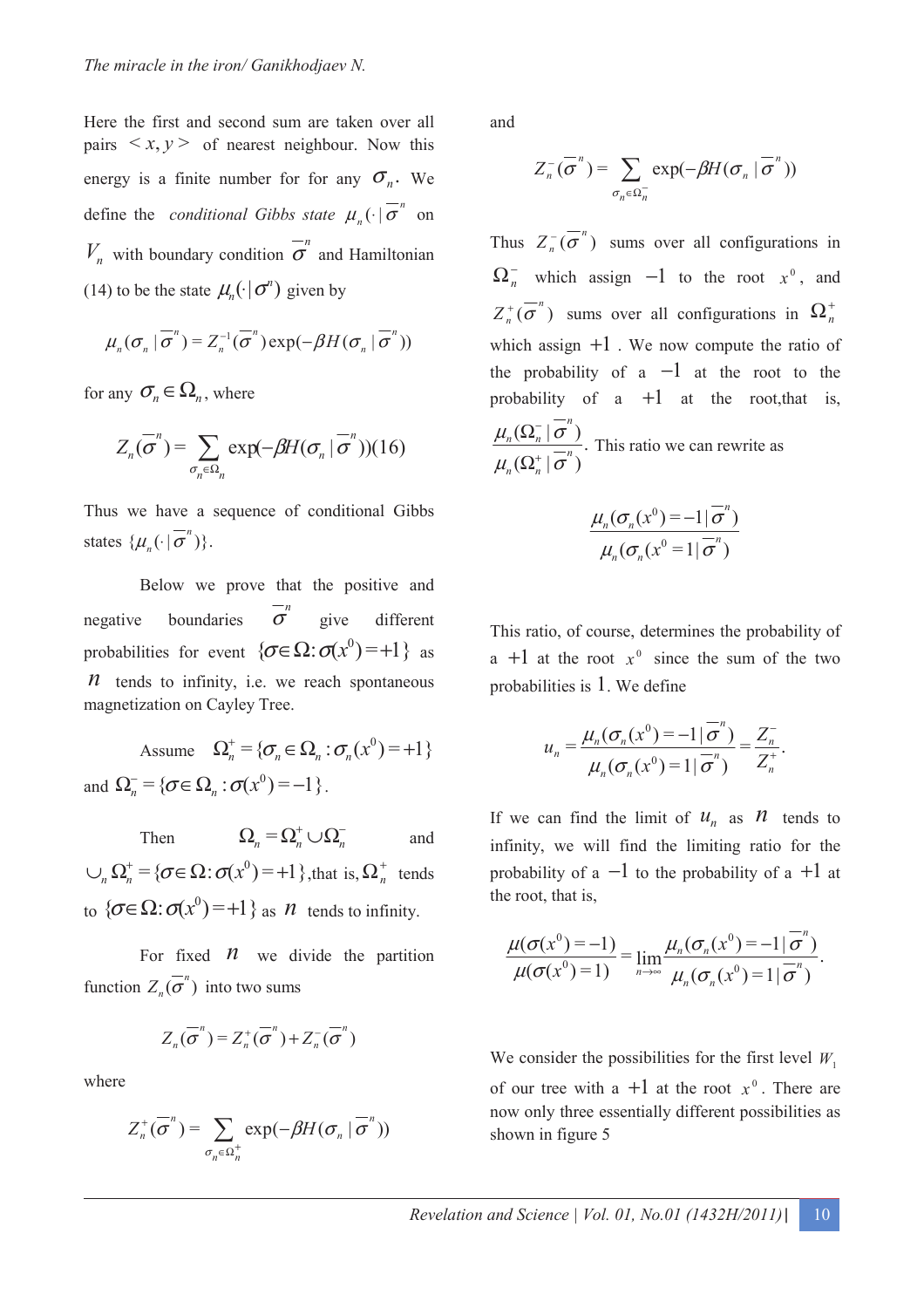

Figure 5: Possible configurations on  $W_1$  with a +1 at the root  $x^0$ .

Then we have

$$
u_n = \left[\frac{1 + au_{n-1}}{a + u_{n-1}}\right]^2
$$

The value  $u_1$  may be obtained by considering a graph  $V_1$ . With positive boundary



Similarly, with negative boundary



We can then compute  $u_n$  for  $n > 1$  by using the fact that

$$
u_n = f(u_{n-1})
$$

where

$$
f(x) = \left[\frac{1+ax}{a+x}\right]^2
$$

We then ask if the sequence  $u_n$  a tends to limit *, and, if so, does this limit depend upon the* value of  $u_1$  ? It is not hard to show by simple calculus arguments that in the attractive case (  $J > 0$ ), the sequence  $\{u_n\}$  has a limit. We note that if there is a  $\mathcal{U}$  such that  $\mathcal{U}_n \longrightarrow \mathcal{U}$ , then we must have that  $u = f(u)$ , i.e.,  $\mathcal{U}$  is a fixed point of f. This follows from the fact that  $f$  is continuous and  $u_n = f(u_{n-1})$ . Let us describe fixed points of *f* , i.e., solve following equation

$$
x = \left[\frac{1+ax}{a+x}\right]^2
$$

or

$$
(x-1)(x^2 - (a^2 - 2a - 1)x + 1) = 0
$$

This equation has three positive roots  $x^* < 1, x^{**} = 1, x^{***} > 1$ , if  $a > \sqrt{3}$ , i.e.,  $T < T_c$ , where  $T_c = 4J/k \log 3$ . It is easy to check that the smallest fixed point gives the limiting probability ratio for the positive boundary and the largest fixed point gives the limiting probability ratio for the negative random boundary. These measures correspond to the positive and negative boundaries respectively. Thus we have the effect of spontaneous magnetization.

#### **Applications of Ising model**

The Ising model continues to enjoy great success in a wide variety of applications. While Ising discussed only the magnetic interpretation, the same model has since been found applicable to a number of other physical and biological systems such as gases (we will consider later), binary alloys, and cell structures. A sociologically oriented application has been suggested by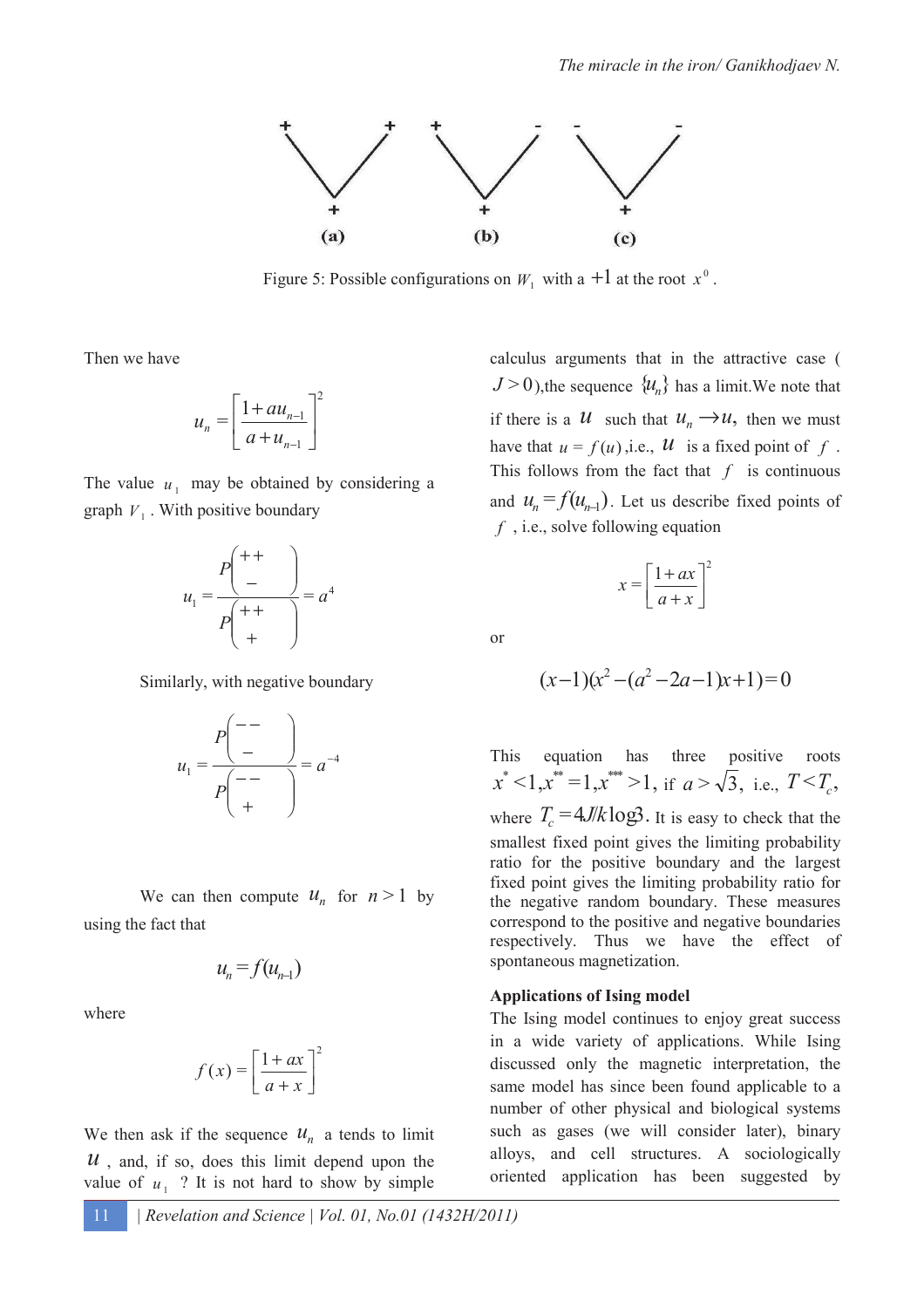Weidlich (1971). Here one considers a group of people, each of whom at a given moment is a "conservative" ("up") or a "liberal" ("down"). The energy (1) might better be called "tension". The first term in (1) is the tension caused by people interacting. The external field represents, for example, the current state of the government, liberal or conservative. Minimum tension (maximum boredom) occurs if all people agree and agree with government.

# **Current State of Ising model**

The axial next-nearest-neighbour Ising (ANNNI) model defined on regular lattices  $Z^d$  originally introduced by Elliot (1961) to describe the sinusoidal magnetic structure of Erbium, has been studied extensively by a variety of techniques. A particularly interesting and powerful method is the study of modulated phases through the measurepreserving map generated by the mean-field equations, as applied by Bak (1981 and 1982) and Jensen and Bak (1983) to the ANNNI model. The main drawback of the method lies in the fact that thermodynamic solutions correspond to stationary but unstable orbits. However, when these models are defined on Cayley tree of order *k* , i.e., a graph without cycles with exactly  $k+1$  edges issuing from each vertex, as in the case of the Ising model with competing interactions examined by Vannimenus (1981), it turns out that physically interesting solutions correspond to the attractors of the mapping. This simplifies the numerical work considerably, and detailed study of the whole phase diagram becomes feasible. Apart from the intrinsic interest attached to the study of models on trees, it is possible to argue that the results obtained on trees provide a useful guide to the more involved study of their counterparts on crystal lattices. The existence of competing interactions lies at the heart of a variety of original phenomena in magnetic systems, ranging from the spin-glass transitions found in many disordered materials to the modulated phases with an infinite number of commensurate regions, that are observed in certain models with periodic interactions (Bak and Von Boehm 1980), (Fisher and Selke 1980). A strong motivation to study

competition effects on Cayley trees one can find in Vannimenus paper (Vannimenus 1981). Indeed, for many problems the solution on a tree is much simpler than on a regular lattice and is equivalent to the standard Bethe-Peierls theory (Katsura and Takizawa 1974). Vannimenus proved numerically that the phase diagram of the model (Vannimenus 1981) contains a modulated phase, as found for similar models on periodic lattices.

The Ising model on a Cayley tree of order *k* with competing interactions has recently been studied extensively because of the appearance of nontrivial magnetic orderings (Vannimenus 1981) (see also references in (Vannimenus 1981)). Generalizations of the Vannimenus model that include links connecting couplings at distance 2 (without restriction) as well as the presence of an external magnetic field, have been studied in detail in Mariz, Sallis, and Albuquerque (1985), the model that includes also links connecting couplings at distance 3 have been studied in Silva and Coutinho 1986), the Vannimenus model on a Cayley tree of arbitrary order have been studied in Ganikhodjaev and Uguz (2011).

# **Conclusion**

All that we have seen so far shows us one clear fact: the Qur'an is such a book that all the news related in it has proved to be true. Facts about scientific subjects and the news given about the future, facts that no one could have known at the time, were announced in its verses. It is impossible for this information to have been known with the level of knowledge and technology of the day. It is clear that this provides clear evidence that the Qur'an is not the word of man. The Qur'an is the word of the Almighty Allah, the Originator of everything and the One Who encompasses everything with His knowledge. In one verse, Allāh says in the Our'an

*"If it had been from other than Allh, they would have found many inconsistencies in it."* 

*(The Qur'an 4:82)* 

Not only are there no inconsistencies in the Qur'an, but every piece of information it contains reveals the miracle of this divine book more and more each day. What falls to man is to hold fast to this divine book revealed by Allāh, and receive it as his